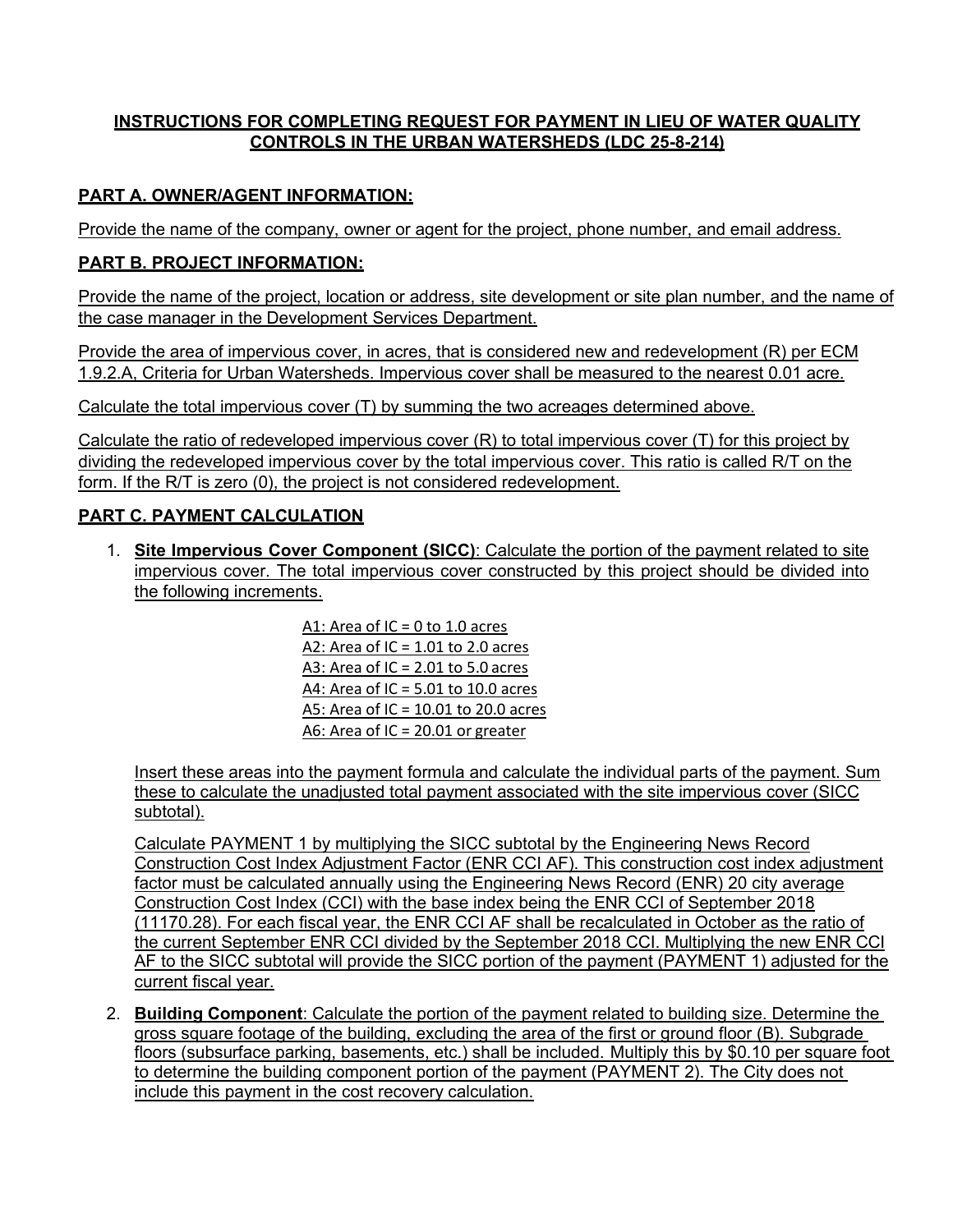3. **Site Area Component (SAC)**: Calculate the portion of the payment related to size of the site area under development. Determine the SAC by providing a current applicable appraisal district land value or the land value from a certified appraisal. For requests that involve multiple lots, the total land value and acreage of all lots shall be used. Certified appraisals must have been performed within six (6) months of the project submittal date. Calculate PAYMENT 3 by the dividing the current applicable appraisal district land value (or the land value from a certified appraisal) by the land area associated with that appraisal to achieve a land value per land acre rate. Multiply this rate by the development application site acreage, then multiply by 80% (0.8), and finally multiply by 3% (0.03). This will provide the SAC portion of the payment (PAYMENT 3).

(Land Value / Land Area) X Site Acreage X 0.8 X 0.03 = SAC

4. **Payment Amounts:** Calculate the total payment owed by the applicant and the City. The total payment is calculated by summing the individual portions of the payment calculated under 1, 2, and 3 above (Payment 1 + Payment 2 + Payment 3).

If the site drains to a proposed or existing regional water quality control, the applicant qualifies for up to 75% cost recovery of portions of this payment (75% is the cost share ratio established by City Council for water quality controls associated with redevelopment in Urban watersheds). Calculate the City's Portion (CP) of this component by summing PAYMENT 1 and 3 and then multiplying that sum by the R/T ratio and by 0.75 (75%). Verification that the site drains to a proposed or existing regional water quality control must be provided by a Watershed Protection – Stormwater Treatment section representative. The applicant's share of the payment is calculated by subtracting the CP from the total payment.

# **PART D. COST RECOVERY FOR ON-SITE CONTROLS (LDC 25-8-215)**

This portion of the form shall be used if the applicant proposes or the City requires construction of a water quality control on-site and the site is undergoing redevelopment (see ECM 1.6.2.A and 1.9.2.A for cost recovery participation criteria).

Provide the engineer's estimate of the cost of constructing the water quality control, excluding the cost of the land. A detailed estimate of costs (300U Unit Price Bid form) shall be attached to the form and sealed by the engineer. The cost recovery payment is calculated by multiplying the construction cost by the R/T ratio and then by 0.75 (75%).

Upon completion of construction at the site, the owner or agent shall notify the Environmental Site Inspector and a representative of the Watershed Protection Stormwater Treatment section that the water quality control is complete. In addition, the engineer's concurrence letter shall be provided which includes a statement that the water quality control has been built in accordance with the approved plans.

The City shall inspect the control to ensure that it is built in compliance with the approved plans and is operating properly. If deficiencies are noted during the inspection, the City shall notify the Owner in writing within 30 days of the specific deficiencies. The owner shall remedy any such deficiencies and notify the Environmental Site Inspector that the controls are ready for inspection. When the controls are determined by the City to be in conformance with the approved plans and the control has been accepted by Watershed Protection, per ECM 1.6.3.A, the City will issue a check to the owner for the approved amount.

# **PART E. AUTHORIZATION**

The owner or agent for the project must sign and date the Request form. Upon review and approval of the payment or cost recovery amount, the Director of the Watershed Protection Department or designee will